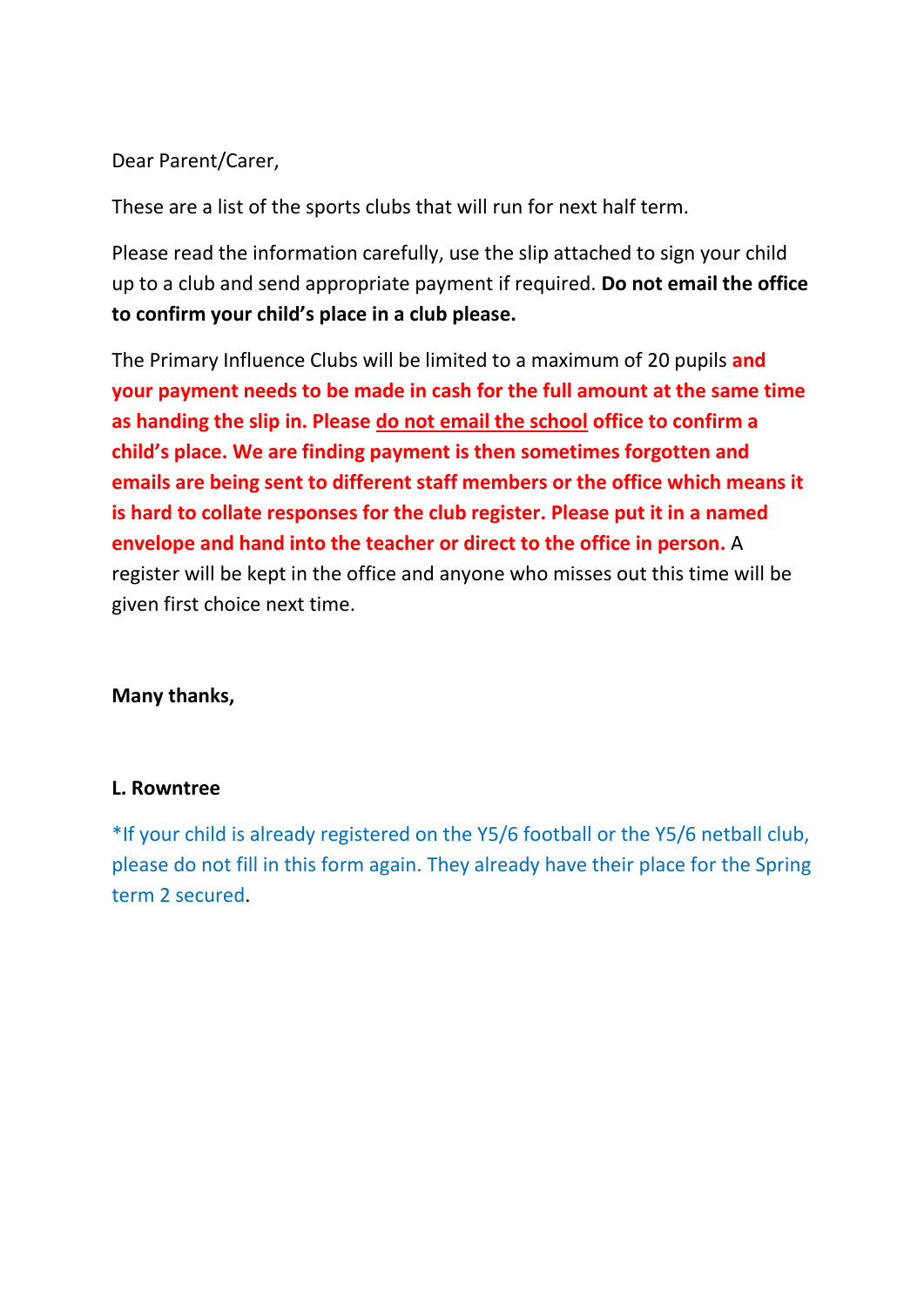| Club                                     | <b>Dates</b>                          |                                                             |
|------------------------------------------|---------------------------------------|-------------------------------------------------------------|
| Y5/6 Football Club                       | Friday 4 <sup>th</sup>                | <b>Free</b>                                                 |
| Mr Gargiulo                              | March- 1 <sup>st</sup> April          |                                                             |
| 3.20pm-4.20pm                            |                                       |                                                             |
|                                          |                                       |                                                             |
| <b>Y6 Girls Football Club This will</b>  | Thursday 3rd                          | <b>Free (Sports Funding)-</b>                               |
| open to Y5 girls on 14 <sup>th</sup> Feb | March-7 <sup>th</sup>                 | please follow the link on                                   |
| Rosie Todd- York City Foundation         | April                                 | the attached York City                                      |
| 3.20pm-4.20pm                            |                                       | flyer to register your                                      |
|                                          |                                       | child's place.                                              |
|                                          |                                       |                                                             |
|                                          |                                       |                                                             |
|                                          |                                       | This will open to Y5 girls                                  |
|                                          |                                       | on 14 <sup>th</sup> Feb                                     |
| Y5/6 Netball Club                        | Monday 28 <sup>th</sup>               | <b>Free</b>                                                 |
| Mrs Rowntree/Miss Dickenson              | February-4th                          |                                                             |
| 3.20pm-4.15pm                            | April                                 |                                                             |
| Y1/2 Football                            | Wednesday                             | £12 payable in full for 6                                   |
| Primary Influence                        | 2 <sup>nd</sup> March-6 <sup>th</sup> | week block                                                  |
| 3.20pm-4.20pm                            | April                                 |                                                             |
|                                          |                                       | Sports funding is covering the                              |
| Y3/4 Hockey                              | Friday 4 <sup>th</sup>                | remaining cost for this club<br>£10 payable in full for the |
| Primary Influence                        | March- 1 <sup>st</sup> April          | 5 week block                                                |
| 3.10pm-4.10pm                            |                                       |                                                             |
|                                          |                                       | Sports funding is covering the                              |
|                                          |                                       | remaining cost for this club                                |
| PE specialist Y3/4                       | Monday 28 <sup>th</sup>               | <b>Free- Sports Funding</b>                                 |
| Football                                 | February-4 <sup>th</sup>              |                                                             |
| 3.15pm-4.15pm                            | April                                 |                                                             |
|                                          |                                       |                                                             |
| PE specialist Y5                         | Monday 28 <sup>th</sup>               | <b>Free -Sports funding</b>                                 |
| <b>Basketball</b>                        | February-4th                          |                                                             |
| 12.05pm-12.35pm                          | April                                 |                                                             |
|                                          | lunchtimes                            |                                                             |